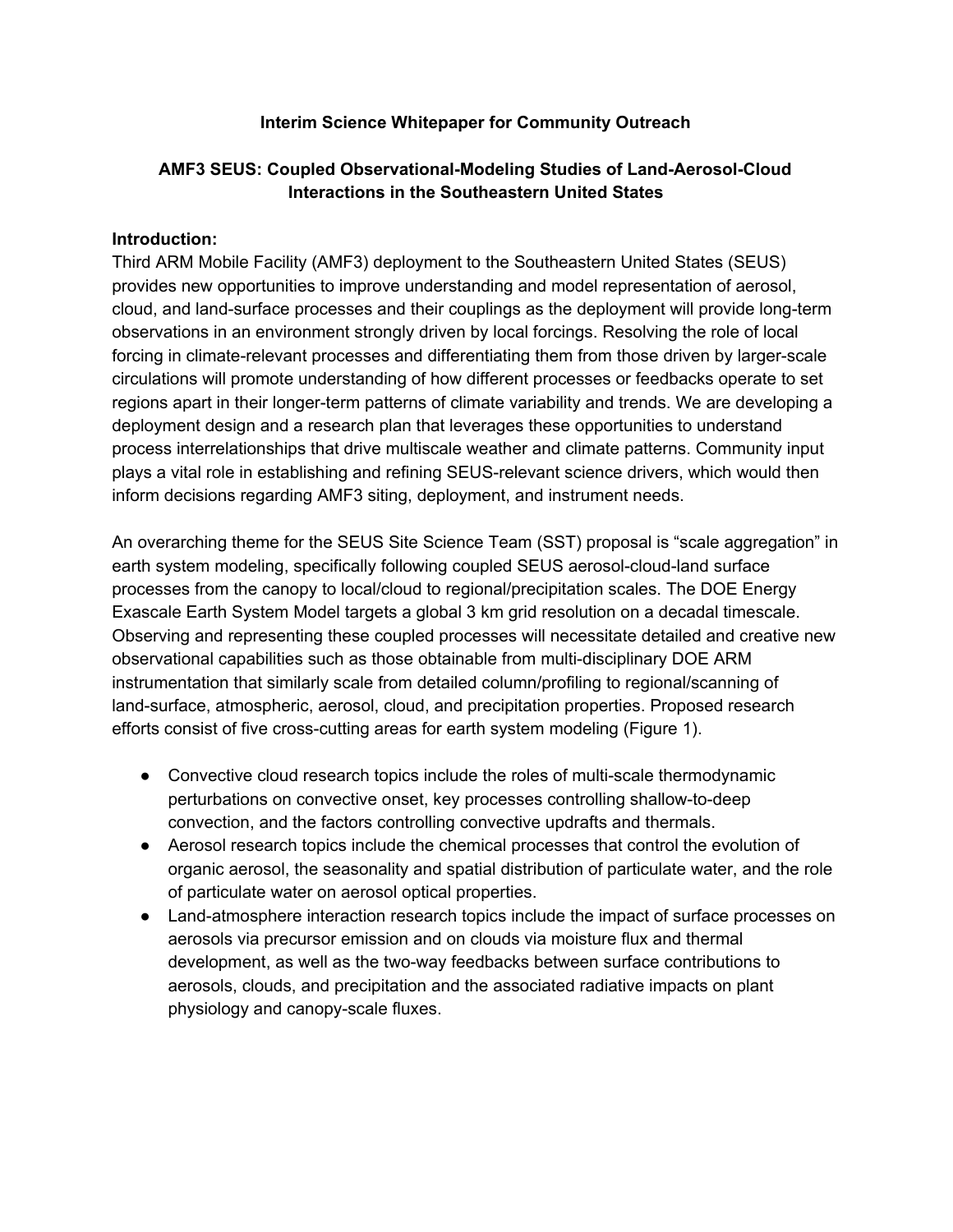

Figure 1: Schematic showing the five main science topics and key cross-cutting processes addressed in this initial science plan: i) CCN budget, ii) aerosol optical properties, iii) convective cloud onset, iv) deep convection properties and processes, and v) land-atmosphere two-way interactions.

#### **Aerosol Science Drivers:**

Science questions that target the processes and properties that control the cloud condensation nuclei (CCN) number budget include: the contribution of new particle formation and growth to the boundary layer CCN number budget; the chemical processes that control the role of organic aerosol as potential CCN; and the spatial and temporal distribution of aerosol hygroscopic properties and composition. Science questions that target aerosol optical properties include: the role of particulate water on aerosol optical properties; the role of biomass burning on regional radiative forcing; and the different controls on secondary organic aerosol and brown carbon optical properties that drive regional radiative forcing.

#### **Convective Cloud Science Drivers:**

Science questions that target the onset of convective clouds include: the role of large-scale vs. meso-scale thermodynamic perturbations in the onset of shallow convection; the role of the surface and prior convection on subsequent meso-scale perturbations; the key atmospheric processes that regulate the transition from shallow-to-deep convection; and the role of moist thermals and the middle tropospheric relative humidity on the shallow-to-deep convective transition. Science questions that target deep convective cloud processes and properties include: the connection of PBL characteristics (depth, thermodynamics) to the size of thermals, and how the size of thermals influence the fractional coverage of deeper convection; the factors that regulate the nature of convective updrafts and the size of thermals within cumulus updrafts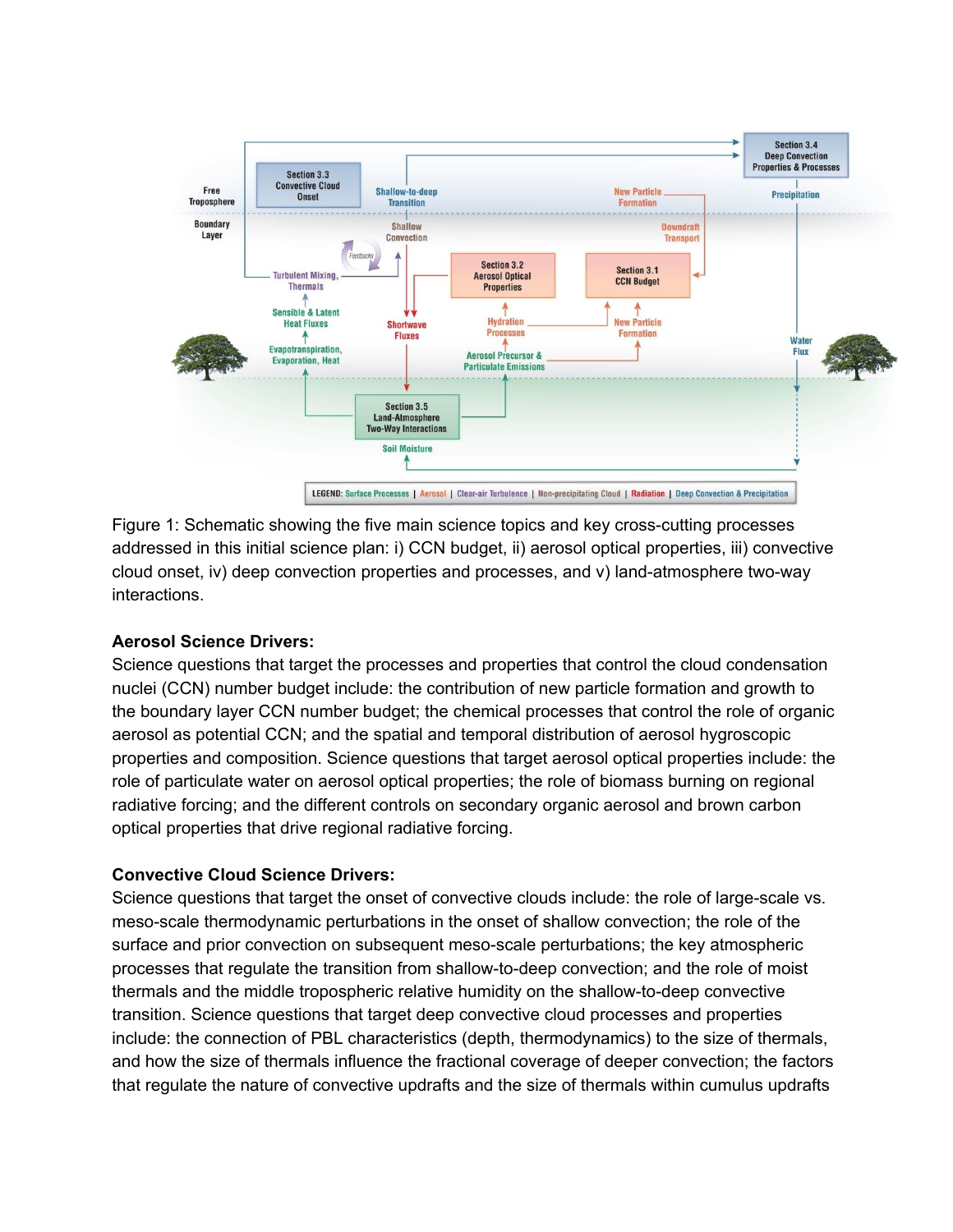above the PBL; how convective updrafts relate to the nature of stratiform precipitation; and how convective updrafts and downdrafts impact the spatial distribution of boundary layer aerosol.

### **Land-Atmosphere Interactions (LAI) Science Drivers:**

LAI science drivers target key cross-cutting topics including the strong local coupling of the land-surface with atmospheric processes, surface-atmosphere feedbacks, influence of regional heterogeneity on land-surface modeling, and the influence of surface dynamics on regional aerosol formation. Specific science questions include: closure of the surface energy budget in the SEUS region; applicability of turbulence theory for boundary layer modeling; feedback cycles between ecosystems and biogenic atmospheric aerosol; plant physiological responses to cloud and aerosol radiative impacts; and the biotic and abiotic controls on surface energy balance and associated influences on convection. This deployment will enable a wide range of observational, analysis, and modeling studies to characterize the relationships between local and regional weather patterns and surface processes across a patchwork of natural, managed, and anthropogenic landscapes in the SEUS.

## **Science-driven Siting and Deployment Considerations:**

The AMF3 SEUS SST will provide scientific guidance to the ARM user facility on site selection, site layout, and instrumentation needs for the AMF3 to address the articulated science questions. In providing guidance on site selection, we note that there are additional factors that may also be relevant in AMF3 site selection, such as the ability to leverage existing measurement sites through collaborations with other agencies or science activities.

A core set of AMF3 instrumentation has been identified by the ARM facility for initial operations at the new AMF3 location, targeting atmospheric state, surface energy balance, cloud and precipitation profiles, and near-surface aerosol properties (see Appendix 1). Details of advanced instrumentation that are the highest priority for the site and the spatial distribution of instruments beyond the central site will be guided by ongoing scientific input and priorities. Therefore, the SST will also include a plan to prioritize advanced instrumentation and additional measurement sites beyond a central facility, informed by team science drivers and community feedback. The ARM facility will make final decisions on siting and instrumentation to be deployed for AMF3 based on the scientific input from the site science team, available funding, logistical concerns, and other factors. Community feedback will help inform these siting and deployment considerations.

# **Community Feedback Request:**

The AMF3 SEUS SST requests community input regarding [0] key SEUS science drivers and opportunities, [1] corresponding critical properties and measurement needs, and [2] the requisite spatial and temporal observational scales that would support a successful deployment of the AMF3 to the SEUS. Please provide feedback to Chongai Kuang [\(ckuang@bnl.gov](mailto:ckuang@bnl.gov)).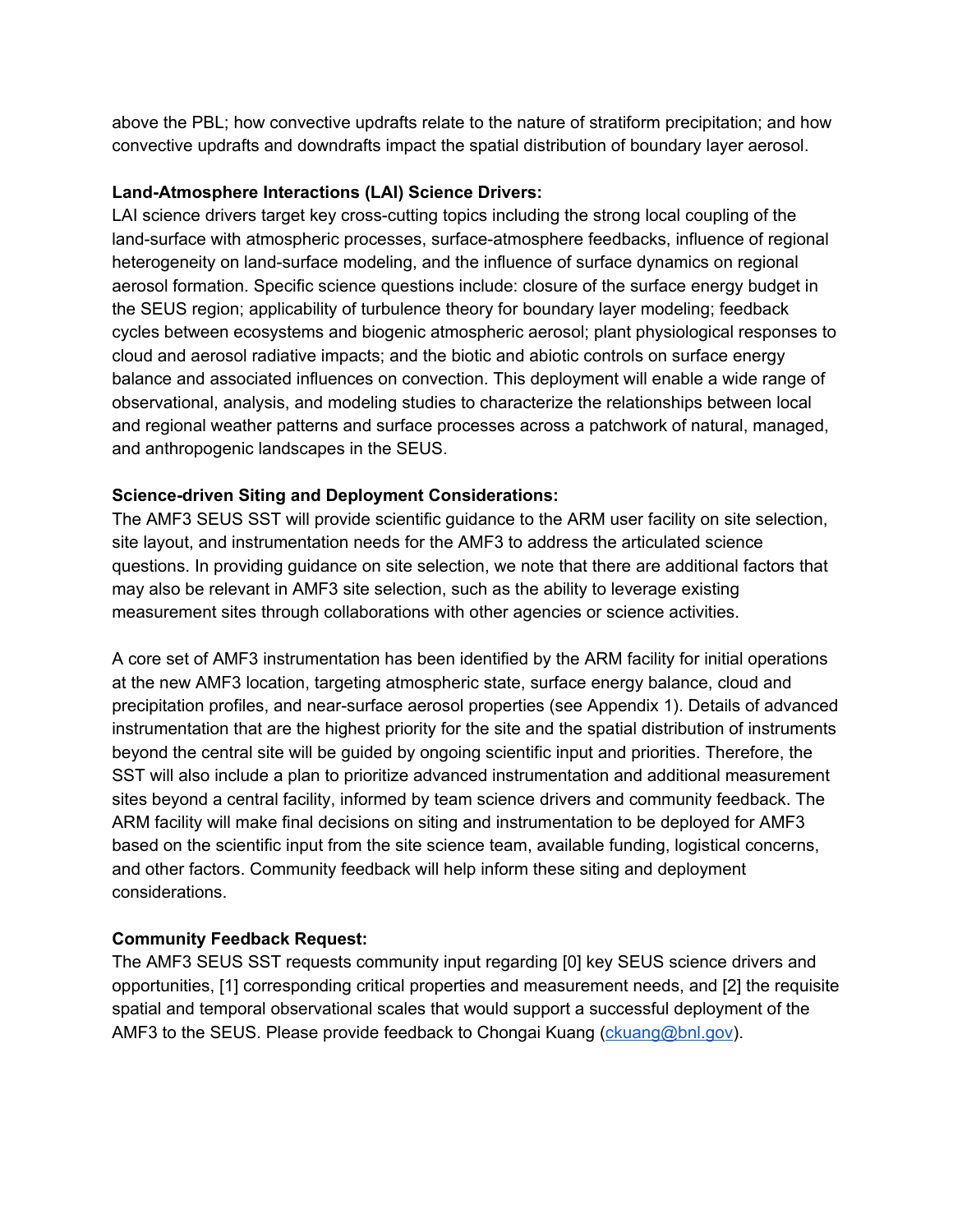## **Appendix 1 - AMF3 Instrumentation**

The following information is subject to change. The intent is to provide some background on the instrumentation currently anticipated to be deployed with the AMF3.

### Initial Core Instrumentation:

The following set of core instruments are expected to be deployed at the central facility of the AMF3 for initial operations:

- Radiometry
	- 2- or 3-channel microwave radiometer
	- Upward looking broadband shortwave and longwave radiometers
	- Downward looking broadband shortwave and longwave radiometers
	- Sun photometer and/or multifilter rotating shadowband radiometer (MFRSR)
	- Atmospheric Emitted Radiance Interferometer (AERI)
- Sky imager
- Standard surface meteorological measurements, including bulk precipitation
- Ka-band zenith ARM radar (KAZR)
- Ceilometer
- Micropulse lidar
- Doppler lidar
- Aerosol Observing System (AOS)
	- aerosol chemical speciation monitor (ACSM)
	- cavity attenuated phase shift monitor (CAPS)
	- carbon monoxide/nitrous oxide/water vapor
	- cloud condensation nuclei (CCN)
	- fine condensation particle counter (CPCF)
	- ultra-fine condensation particle counter (CPCU)
	- CO2, CH4, O3
	- humidified tandem differential mobility analyzer (HTDMA)
	- nephelometer
	- particle soot absorption photometer (PSAP)
	- scanning mobility particle sizer (SMPS)
	- ultra high sensitivity aerosol spectrometer (UHSAS)
- Radiosondes and ground station
- Disdrometer

### Phase 2 Core Instrumentation:

The following set of instruments are also expect to be deployed as a core part of the AMF3, but will likely be deployed in a phased approach (installed after initial operations begin) and may require input from the site science team on the sampling approach (surface types/spatial distribution/distance from central facility):

- Soil temperature and moisture properties
- Surface fluxes (eddy correlation)
- Scanning precipitation radar